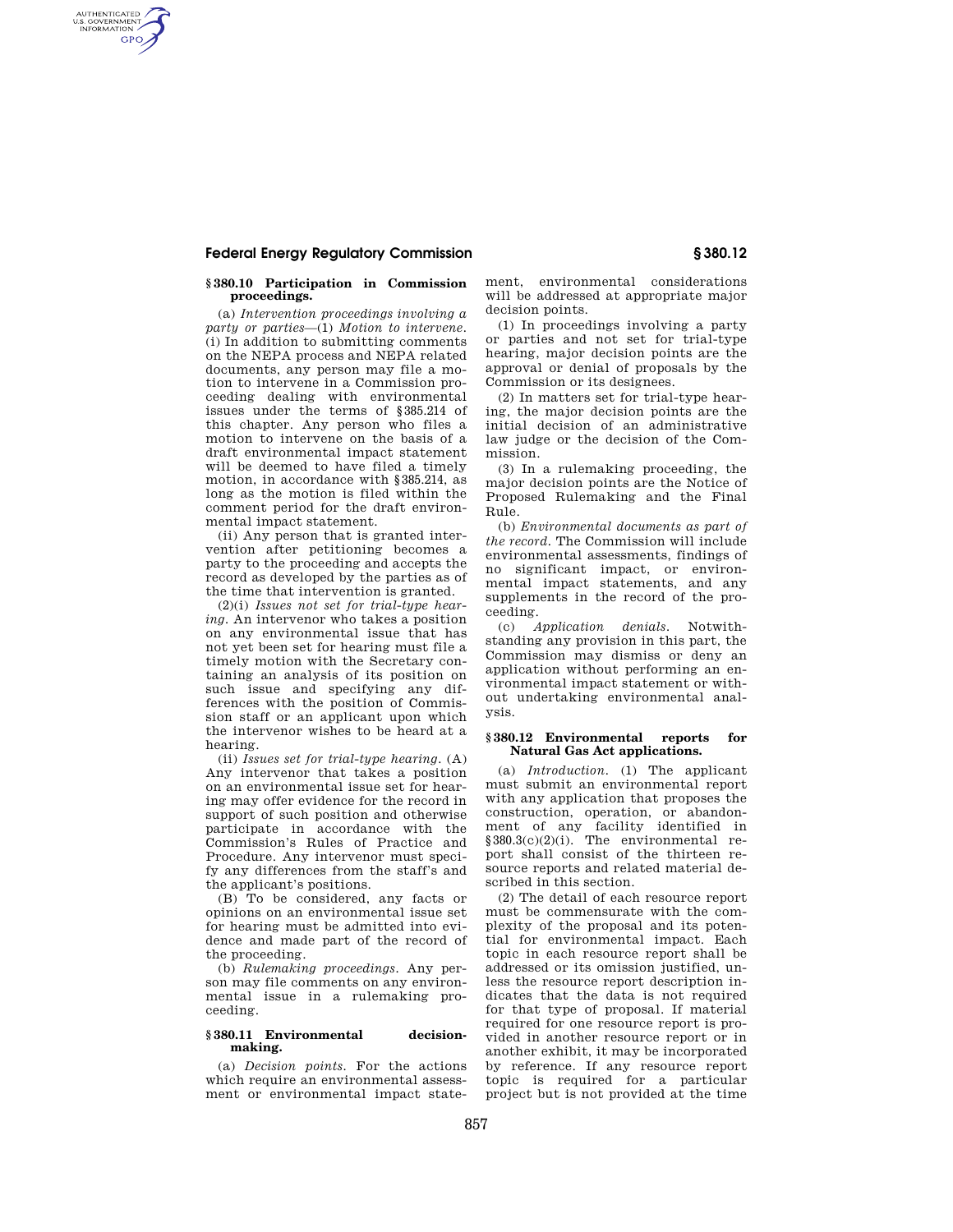the application is filed, the environmental report shall explain why it is missing and when the applicant anticipates it will be filed.

(3) The appendix to this part contains a checklist of the minimum filing requirements for an environmental report. Failure to provide at least the applicable checklist items will result in rejection of the application unless the Director of OPR determines that the applicant has provided an acceptable reason for the item's absence and an acceptable schedule for filing it. Failure to file within the accepted schedule will result in rejection of the application.

(b) *General requirements.* As appropriate, each resource report shall:

(1) Address conditions or resources that might be directly or indirectly affected by the project.

(2) Identify significant environmental effects expected to occur as a result of the project;

(3) Identify the effects of construction, operation (including maintenance and malfunctions), and termination of the project, as well as cumulative effects resulting from existing or reasonably foreseeable projects;

(4) Identify measures proposed to enhance the environment or to avoid, mitigate, or compensate for adverse effects of the project;

(5) Provide a list of publications, reports, and other literature or communications, including agency contacts, that were cited or relied upon to prepare each report. This list should include the name and title of the person contacted, their affiliations, and telephone number.

(6) Whenever this section refers to ''mileposts'' the applicant may substitute ''survey centerline stationing'' if so desired. However, whatever method is chosen should be used consistently throughout the resource reports.

(c) *Resource Report 1—General project description.* This report is required for all applications. It will describe facilities associated with the project, special construction and operation procedures, construction timetables, future plans for related construction, compliance with regulations and codes, and permits that must be obtained. Resource Report 1 must:

# **§ 380.12 18 CFR Ch. I (4–1–01 Edition)**

(1) Describe and provide location maps of all jurisdictional facilities, including all aboveground facilities associated with the project (such as: meter pig launchers/receivers, valves), to be constructed, modified, abandoned, replaced, or removed, including related construction and operational support activities and areas such as maintenance bases, staging areas, communications towers, power lines, and new access roads (roads to be built or modified). As relevant, the report must describe the length and diameter of the pipeline, the types of aboveground facilities that would be installed, and associated land requirements. It must also identify other companies that must construct jurisdictional facilities related to the project, where the facilities would be located, and where they are in the Commission's approval process.

(2) Identify and describe all nonjurisdictional facilities, including auxiliary facilities, that will be built in association with the project, including facilities to be built by other companies.

(i) Provide the following information:

(A) A brief description of each facility, including as appropriate: Ownership, land requirements, gas consumption, megawatt size, construction status, and an update of the latest status of Federal, state, and local permits/approvals;

(B) The length and diameter of any interconnecting pipeline;

(C) Current 1:24,000/1:25,000 scale topographic maps showing the location of the facilities;

(D) Correspondence with the appropriate State Historic Preservation Officer (SHPO) or duly authorized Tribal Historic Preservation Officer (THPO) for tribal lands regarding whether properties eligible for listing on the National Register of Historic Places (NRHP) would be affected;

(E) Correspondence with the U.S. Fish and Wildlife Service (and National Marine Fisheries Service, if appropriate) regarding potential impacts of the proposed facility on federally listed threatened and endangered species; and

(F) For facilities within a designated coastal zone management area, a consistency determination or evidence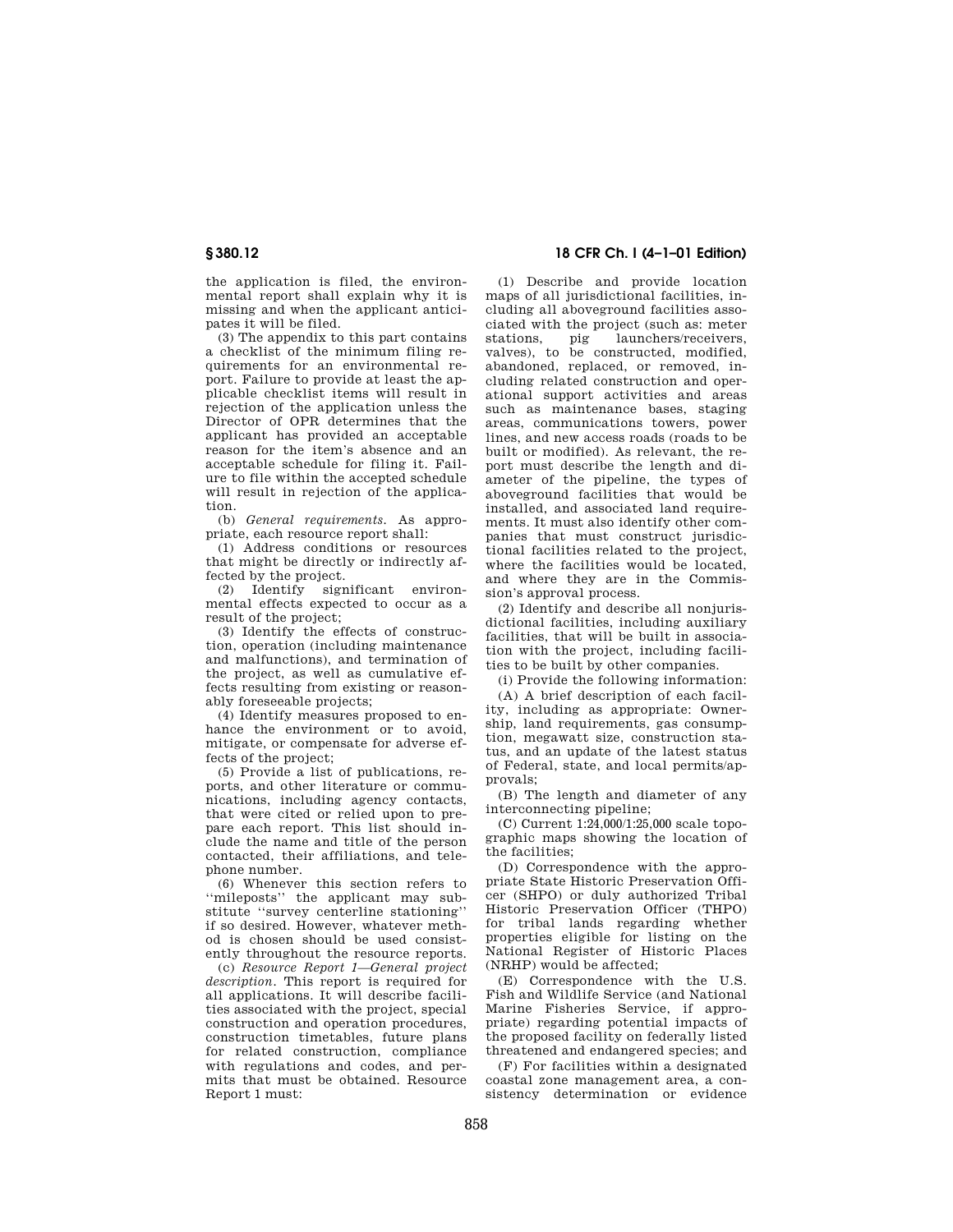that the owner has requested a consistency determination from the state's coastal zone management program.

(ii) Address each of the following factors and indicate which ones, if any, appear to indicate the need for the Commission to do an environmental review of project-related nonjurisdictional facilities.

(A) Whether or not the regulated activity comprises ''merely a link'' in a corridor type project (e.g., a transportation or utility transmission project).

(B) Whether there are aspects of the nonjurisdictional facility in the immediate vicinity of the regulated activity which uniquely determine the location and configuration of the regulated activity.

(C) The extent to which the entire project will be within the Commission's jurisdiction.

(D) The extent of cumulative Federal control and responsibility.

(3) Provide the following maps and photos:

(i) Current, original United States Geological Survey (USGS) 7.5-minute series topographic maps or maps of equivalent detail, covering at least a 0.5-mile-wide corridor centered on the pipeline, with integer mileposts identified, showing the location of rights-ofway, new access roads, other linear construction areas, compressor stations, and pipe storage areas. Show nonlinear construction areas on maps at a scale of 1:3,600 or larger keyed graphically and by milepost to the right-of-way maps.

(ii) Original aerial images or photographs or photo-based alignment sheets based on these sources, not more than 1 year old (unless older ones accurately depict current land use and development) and with a scale of 1:6,000 or larger, showing the proposed pipeline route and location of major aboveground facilities, covering at least a 0.5 mile-wide corridor, and including mileposts. Older images/photographs/alignment sheets should be modified to show any residences not depicted in the original. Alternative formats (e.g., blue-line prints of acceptable resolution) need prior approval by the environmental staff of the Office of Pipeline Regulation.

(iii) In addition to the copy required under  $$157.6(a)(2)$  of this chapter, applicant should send two additional copies of topographic maps and aerial images/ photographs directly to the environmental staff of the Office of Pipeline Regulation.

(4) When new or additional compression is proposed, include large scale (1:3,600 or greater) plot plans of each compressor station. The plot plan should reference a readily identifiable point(s) on the USGS maps required in paragraph (c)(3) of this section. The maps and plot plans must identify the location of the nearest noise-sensitive areas (schools, hospitals, or residences) within 1 mile of the compressor station, existing and proposed compressor and auxiliary buildings, access roads, and the limits of areas that would be permanently disturbed.

(5)(i) Identify facilities to be abandoned, and state how they would be abandoned, how the site would be restored, who would own the site or right-of-way after abandonment, and who would be responsible for any facilities abandoned in place.

(ii) When the right-of-way or the easement would be abandoned, identify whether landowners were given the opportunity to request that the facilities on their property, including foundations and below ground components, be removed. Identify any landowners whose preferences the company does not intend to honor, and the reasons therefore.

(6) Describe and identify by milepost, proposed construction and restoration methods to be used in areas of rugged topography, residential areas, active croplands, sites where the pipeline would be located parallel to and under roads, and sites where explosives are likely to be used.

(7) Unless provided in response to Resource Report 5, describe estimated workforce requirements, including the number of pipeline construction spreads, average workforce requirements for each construction spread and meter or compressor station, estimated duration of construction from initial clearing to final restoration, and number of personnel to be hired to operate the proposed project.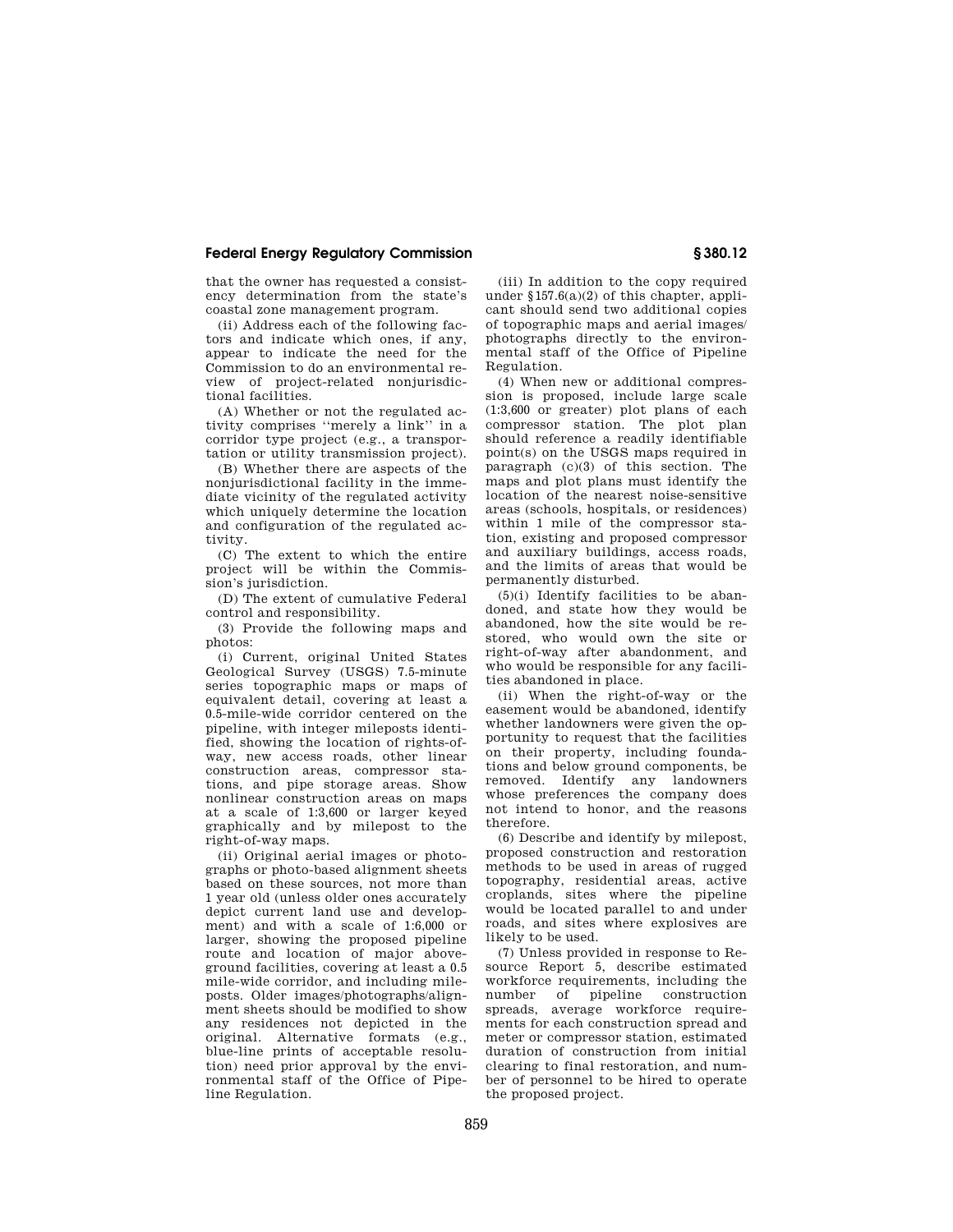**§ 380.12 18 CFR Ch. I (4–1–01 Edition)**

(8) Describe reasonably foreseeable plans for future expansion of facilities, including additional land requirements and the compatibility of those plans with the current proposal.

(9) Describe all authorizations required to complete the proposed action and the status of applications for such authorizations. Identify environmental mitigation requirements specified in any permit or proposed in any permit application to the extent not specified elsewhere in this section.

(10) Provide the names and mailing addresses of all affected landowners specified in § 157.6(d) and certify that all affected landowners will be notified as required in § 157.6(d).

(d) *Resource Report 2—Water use and quality.* This report is required for all applications, except those which involve only facilities within the areas of an existing compressor, meter, or regulator station that were disturbed by construction of the existing facilities, no wetlands or waterbodies are on the site and there would not be a significant increase in water use. The report must describe water quality and provide data sufficient to determine the expected impact of the project and the effectiveness of mitigative, enhancement, or protective measures. Resource Report 2 must:

(1) Identify and describe by milepost perennial waterbodies and municipal water supply or watershed areas, specially designated surface water protection areas and sensitive waterbodies, and wetlands that would be crossed. For each waterbody crossing, identify the approximate width, state water quality classifications, any known potential pollutants present in the water or sediments, and any potable water intake sources within 3 miles downstream.

(2) Compare proposed mitigation measures with the staff's current ''*Wetland and Waterbody Construction and Mitigation Procedures*,'' which are available from the Commission Internet home page or the Commission staff, describe what proposed alternative mitigation would provide equivalent or greater protection to the environment, and provide a description of site- specific construction techniques that

would be used at each major waterbody crossing.

(3) Describe typical staging area requirements at waterbody and wetland crossings. Also, identify and describe waterbodies and wetlands where staging areas are likely to be more extensive.

(4) Include National Wetland Inventory (NWI) maps. If NWI maps are not available, provide the appropriate state wetland maps. Identify for each crossing, the milepost, the wetland classification specified by the U.S. Fish and Wildlife Service, and the length of the crossing. Include two copies of the NWI maps (or the substitutes, if NWI maps are not available) clearly showing the proposed route and mileposts directed to the environmental staff. Describe by milepost, wetland crossings as determined by field delineations using the current Federal methodology.

(5) Identify aquifers within excavation depth in the project area, including the depth of the aquifer, current and projected use, water quality and average yield, and known or suspected contamination problems.

(6) Describe specific locations, the quantity required, and the method and rate of withdrawal and discharge of hydrostatic test water. Describe suspended or dissolved material likely to be present in the water as a result of contact with the pipeline, particularly if an existing pipeline is being retested. Describe chemical or physical treatment of the pipeline or hydrostatic test water. Discuss waste products generated and disposal methods.

(7) If underground storage of natural gas is proposed:

(i) Identify how water produced from the storage field will be disposed of, and

(ii) For salt caverns, identify the source locations, the quantity required, and the method and rate of withdrawal of water for creating salt cavern(s), as well as the means of disposal of brine resulting from cavern leaching.

(8) Discuss proposed mitigation measures to reduce the potential for adverse impacts to surface water, wetlands, or groundwater quality to the extent they are not described in response to paragraph (d)(2) of this section. Discuss the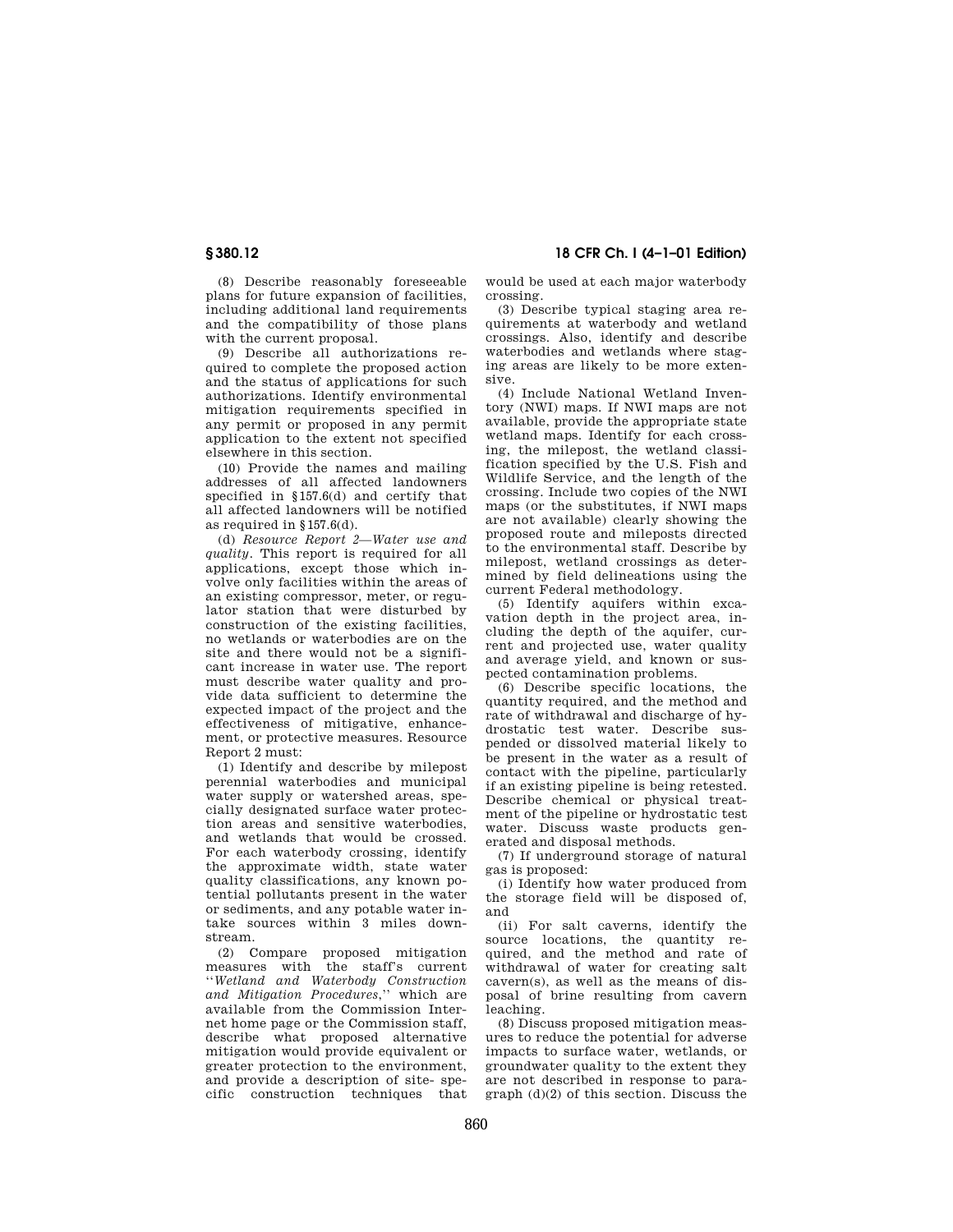potential for blasting to affect water wells, springs, and wetlands, and measures to be taken to detect and remedy such effects.

(9) Identify the location of known public and private groundwater supply wells or springs within 150 feet of proposed construction areas. Identify locations of EPA or state-designated solesource aquifers and wellhead protection areas crossed by the proposed pipeline facilities.

(e) *Resource Report 3—Fish, wildlife, and vegetation.* This report is required for all applications, except those involving only facilities within the improved area of an existing compressor, meter, or regulator station. It must describe aquatic life, wildlife, and vegetation in the vicinity of the proposed project; expected impacts on these resources including potential effects on biodiversity; and proposed mitigation, enhancement or protection measures. Resource Report 3 must:

(1) Describe commercial and recreational warmwater, coldwater, and saltwater fisheries in the affected area and associated significant habitats such as spawning or rearing areas and estuaries.

(2) Describe terrestrial habitats, including wetlands, typical wildlife habitats, and rare, unique, or otherwise significant habitats that might be affected by the proposed action. Describe typical species that have commercial, recreational, or aesthetic value.

(3) Describe and provide the affected acreage of vegetation cover types that would be affected, including unique ecosystems or communities such as remnant prairie or old-growth forest, or significant individual plants, such as old-growth specimen trees.

(4) Describe the impact of construction and operation on aquatic and terrestrial species and their habitats, including the possibility of a major alteration to ecosystems or biodiversity, and any potential impact on state-listed endangered or threatened species. Describe the impact of maintenance, clearing and treatment of the project area on fish, wildlife, and vegetation. Surveys may be required to determine specific areas of significant habitats or communities of species of special concern to state or local agencies.

(5) Identify all federally listed or proposed endangered or threatened species and critical habitat that potentially occur in the vicinity of the project. Discuss the results of the consultation requirements listed in § 380.13(b) at least through  $§ 380.13(b)(5)(i)$  and include any written correspondence that resulted from the consultation. The initial application must include the results of any required surveys unless seasonal considerations make this impractical. If species surveys are impractical, there must be field surveys to determine the presence of suitable habitat unless the entire project area is suitable habitat.

(6) Identify all federally listed essential fish habitat (EFH) that potentially occurs in the vicinity of the project. Provide information on all EFH, as identified by the pertinent Federal fishery management plans, that may be adversely affected by the project and the results of abbreviated consultations with NMFS, and any resulting EFH assessments.

(7) Describe site-specific mitigation measures to minimize impacts on fisheries, wildlife, and vegetation.

(8) Include copies of correspondence not provided pursuant to paragraph  $(e)(5)$  of this section, containing recommendations from appropriate Federal and state fish and wildlife agencies to avoid or limit impact on wildlife, fisheries, and vegetation, and the applicant's response to the recommendations.

(f) *Resource Report 4—Cultural resources.* This report is required for all applications. In order to prepare this report, the applicant must follow the principles in § 380.14 of this part. Guidance on the content and the format for the documentation listed below, as well as professional qualifications of preparers, is detailed in ''*OPR's Guidelines for Reporting on Cultural Resources Investigations*,'' which is available from the Commission Internet home page or from the Commission staff.

(1) Resource Report 4 must contain:

(i) Documentation of the applicant's initial cultural resources consultation, including consultations with Native Americans and other interested persons (if appropriate);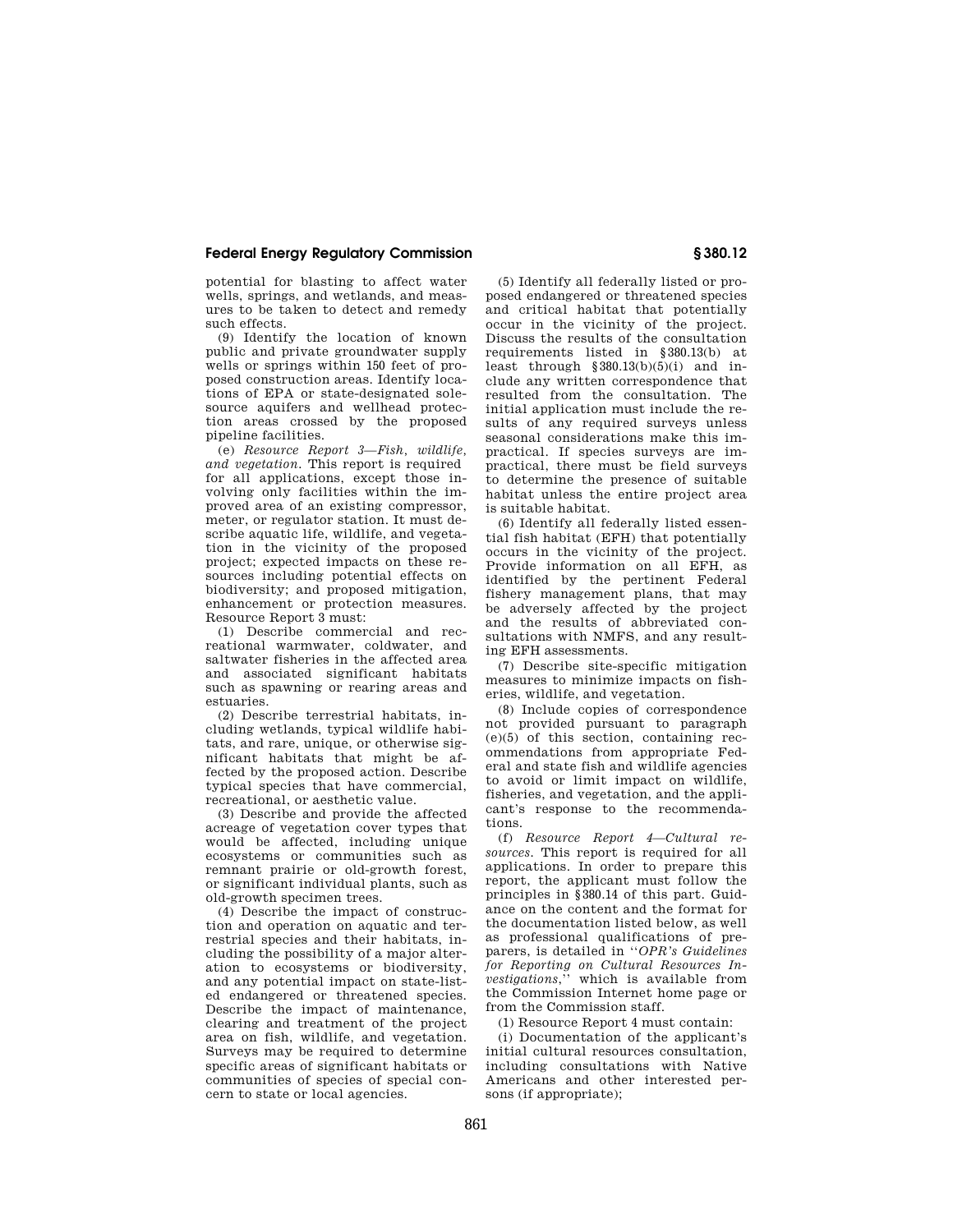(ii) Overview and Survey Reports, as appropriate;

(iii) Evaluation Report, as appropriate;

(iv) Treatment Plan, as appropriate; and

(v) Written comments from State Preservation Officer(s) (SHPO), Tribal Historic Preservation Officers (THPO), as appropriate, and applicable land-managing agencies on the reports in paragraphs  $(f)(1)(i)$ –(iv) of this section.

(2) *Initial filing requirements.* The initial application must include the Documentation of initial cultural resource consultation, the Overview and Survey Reports, if required, and written comments from SHPOs, THPOs and landmanaging agencies, if available. The initial cultural resources consultations should establish the need for surveys. If surveys are deemed necessary by the consultation with the SHPO/THPO, the survey report must be filed with the application.

(i) If the comments of the SHPOs, THPOs, or land-management agencies are not available at the time the application is filed, they may be filed separately, but they must be filed before a final certificate is issued.

(ii) If landowners deny access to private property and certain areas are not surveyed, the unsurveyed area must be identified by mileposts, and supplemental surveys or evaluations shall be conducted after access is granted. In such circumstances, reports, and treatment plans, if necessary, for those inaccessible lands may be filed after a certificate is issued.

(3) The Evaluation Report and Treatment Plan, if required, for the entire project must be filed before a final certificate is issued.

(i) The Evaluation Report may be combined in a single synthetic report with the Overview and Survey Reports if the SHPOs, THPOs, and land-management agencies allow and if it is available at the time the application is filed.

(ii) In preparing the Treatment Plan, the applicant must consult with the Commission staff, the SHPO, and any applicable THPO and land-management agencies.

**§ 380.12 18 CFR Ch. I (4–1–01 Edition)**

(iii) Authorization to implement the Treatment Plan will occur only after the final certificate is issued.

(4) Applicant must request privileged treatment for all material filed with the Commission containing location, character, and ownership information about cultural resources in accordance with § 388.112 of this chapter. The cover and relevant pages or portions of the report should be clearly labeled in bold lettering: ''CONTAINS PRIVILEGED INFORMATION—DO NOT RELEASE.''

(5) Except as specified in a final Commission order, or by the Director of the Office of Pipeline Regulation, construction may not begin until all cultural resource reports and plans have been approved.

(g) *Resource Report 5—Socioeconomics.* This report is required only for applications involving significant aboveground facilities, including, among others, conditioning or liquefied natural gas (LNG) plants. It must identify and quantify the impacts of constructing and operating the proposed project on factors affecting towns and counties in the vicinity of the project. Resource Report 5 must:

(1) Describe the socioeconomic impact area.

(2) Evaluate the impact of any substantial immigration of people on governmental facilities and services and plans to reduce the impact on the local infrastructure.

(3) Describe on-site manpower requirements and payroll during construction and operation, including the number of construction personnel who currently reside within the impact area, would commute daily to the site from outside the impact area, or would relocate temporarily within the impact area.

(4) Determine whether existing housing within the impact area is sufficient to meet the needs of the additional population.

(5) Describe the number and types of residences and businesses that would be displaced by the project, procedures to be used to acquire these properties, and types and amounts of relocation assistance payments.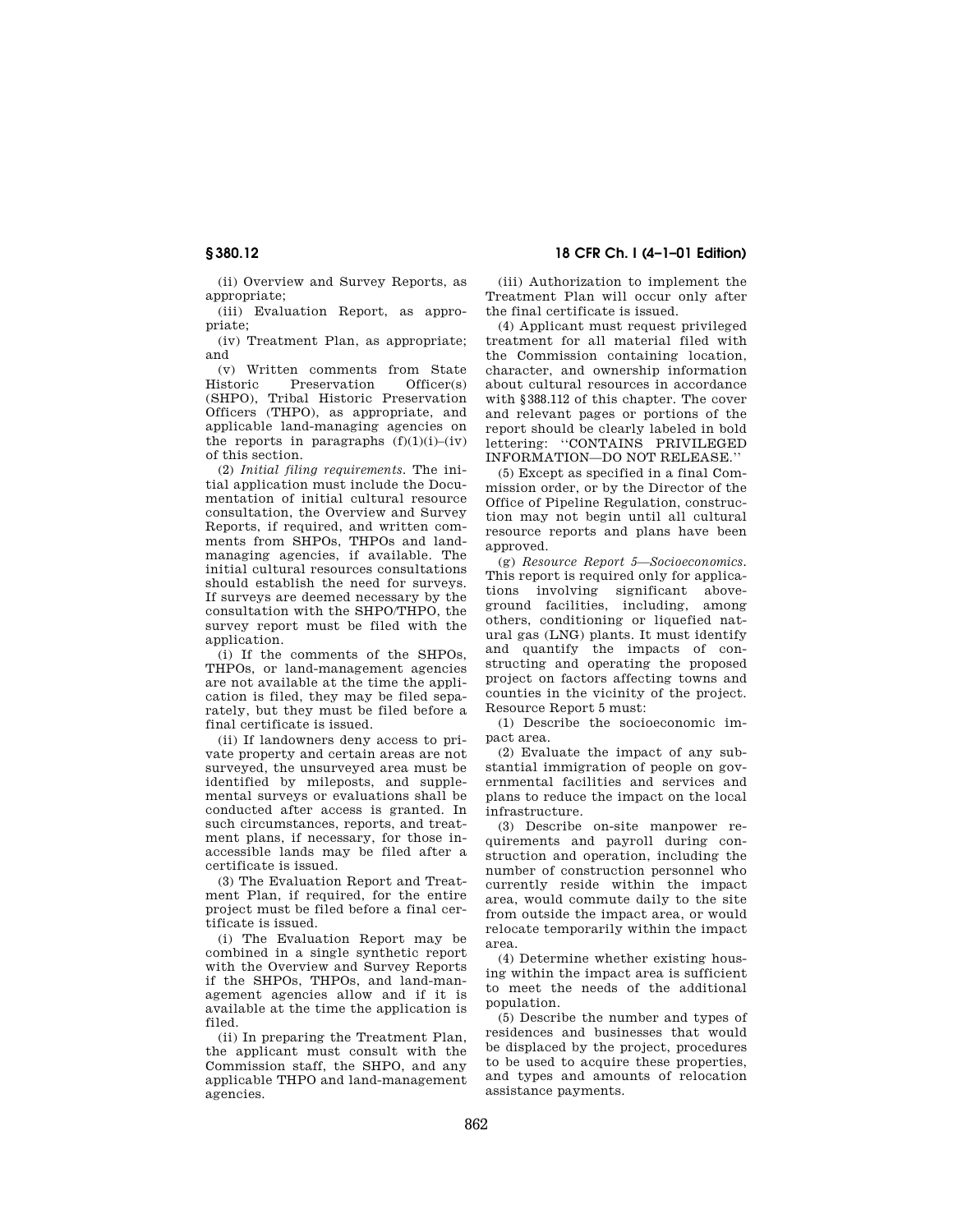(6) Conduct a fiscal impact analysis evaluating incremental local government expenditures in relation to incremental local government revenues that would result from construction of the project. Incremental expenditures include, but are not limited to, school operating costs, road maintenance and repair, public safety, and public utility costs.

(h) *Resource Report 6—Geological resources.* This report is required for applications involving LNG facilities and all other applications, except those involving only facilities within the boundaries of existing aboveground facilities, such as a compressor, meter, or regulator station. It must describe geological resources and hazards in the project area that might be directly or indirectly affected by the proposed action or that could place the proposed facilities at risk, the potential effects of those hazards on the facility, and methods proposed to reduce the effects or risks. Resource Report 6 must:

(1) Describe, by milepost, mineral resources that are currently or potentially exploitable;

(2) Describe, by milepost, existing and potential geological hazards and areas of nonroutine geotechnical concern, such as high seismicity areas, active faults, and areas susceptible to soil liquefaction; planned, active, and abandoned mines; karst terrain; and areas of potential ground failure, such as subsidence, slumping, and landsliding. Discuss the hazards posed to the facility from each one.

(3) Describe how the project would be located or designed to avoid or minimize adverse effects to the resources or risk to itself, including geotechnical investigations and monitoring that would be conducted before, during, and after construction. Discuss also the potential for blasting to affect structures, and the measures to be taken to remedy such effects.

(4) Specify methods to be used to prevent project-induced contamination from surface mines or from mine tailings along the right-of-way and whether the project would hinder mine reclamation or expansion efforts.

(5) If the application involves an LNG facility located in zones 2, 3, or 4 of the Uniform Building Code's Seismic Risk Map, or where there is potential for surface faulting or liquefaction, prepare a report on earthquake hazards and engineering in conformance with ''*Data Requirements for the Seismic Review of LNG Facilities,*'' NBSIR 84–2833. This document may be obtained from the Commission staff.

(6) If the application is for underground storage facilities:

(i) Describe how the applicant would control and monitor the drilling activity of others within the field and buffer zone;

(ii) Describe how the applicant would monitor potential effects of the operation of adjacent storage or production facilities on the proposed facility, and vice versa;

(iii) Describe measures taken to locate and determine the condition of old wells within the field and buffer zone and how the applicant would reduce risk from failure of known and undiscovered wells; and

(iv) Identify and discuss safety and environmental safeguards required by state and Federal drilling regulations.

(i) *Resource Report 7—Soils.* This report is required for all applications except those not involving soil disturbance. It must describe the soils that would be affected by the proposed project, the effect on those soils, and measures proposed to minimize or avoid impact. Resource Report 7 must:

(1) List, by milepost, the soil associations that would be crossed and describe the erosion potential, fertility, and drainage characteristics of each association.

(2) If an aboveground facility site is greater than 5 acres:

(i) List the soil series within the property and the percentage of the property comprised of each series;

(ii) List the percentage of each series which would be permanently disturbed;

(iii) Describe the characteristics of each soil series; and

(iv) Indicate which are classified as prime or unique farmland by the U.S. Department of Agriculture, Natural Resources Conservation Service.

(3) Identify, by milepost, potential impact from: Soil erosion due to water wind, or loss of vegetation; soil compaction and damage to soil structure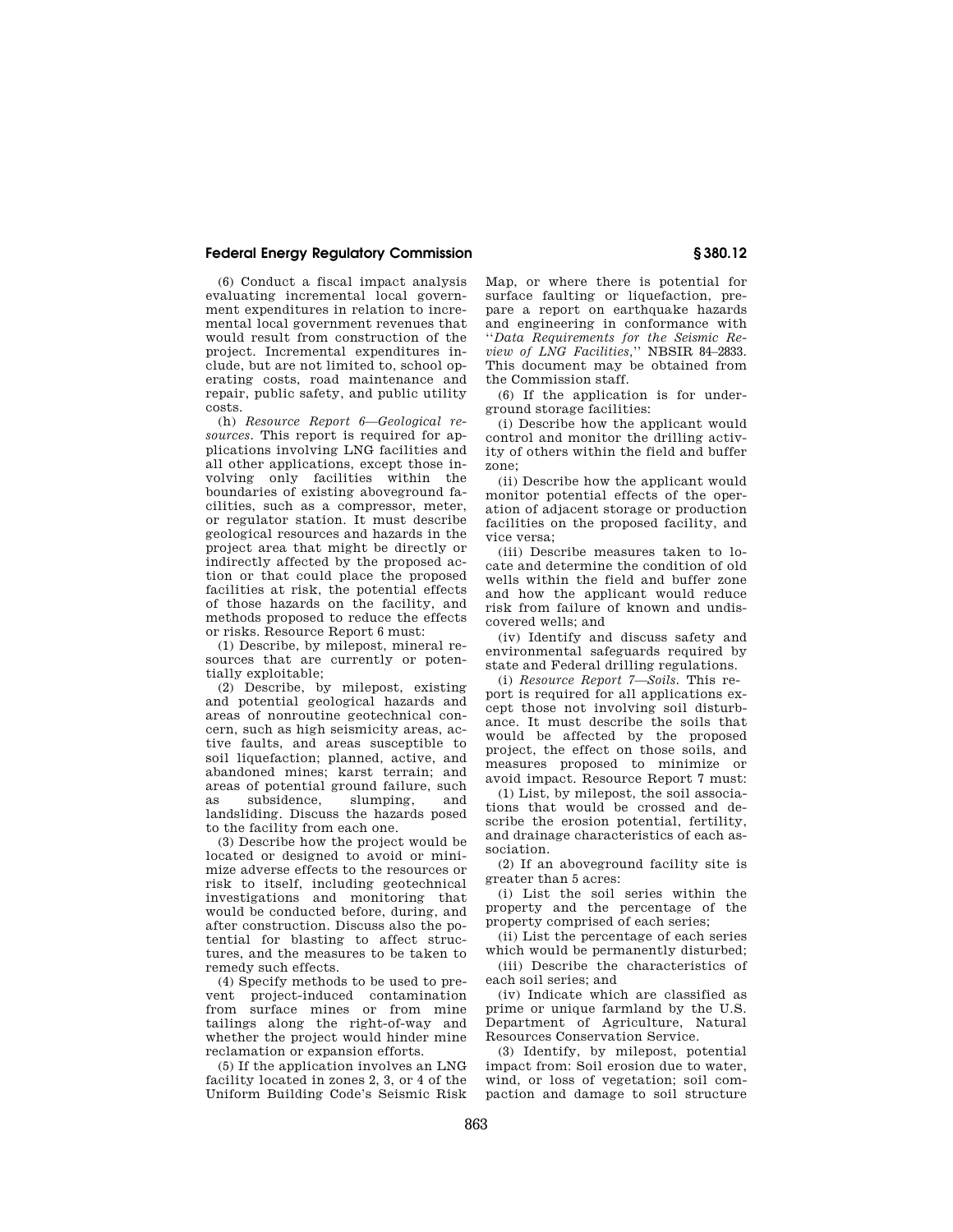resulting from movement of construction vehicles; wet soils and soils with poor drainage that are especially prone to structural damage; damage to drainage tile systems due to movement of construction vehicles and trenching activities; and interference with the operation of agricultural equipment due to the probability of large stones or blasted rock occurring on or near the surface as a result of construction.

(4) Identify, by milepost, cropland and residential areas where loss of soil fertility due to trenching and backfilling could occur.

(5) Describe proposed mitigation measures to reduce the potential for adverse impact to soils or agricultural productivity. Compare proposed mitigation measures with the staff's current ''*Upland Erosion Control, Revegetation and Maintenance Plan*'', which is available from the Commission Internet home page or from the Commission staff, and explain how proposed mitigation measures provide equivalent or greater protections to the environment.

(j) *Resource Report 8—Land use, recreation and aesthetics.* This report is required for all applications except those involving only facilities which are of comparable use at existing compressor, meter, and regulator stations. It must describe the existing uses of land on, and (where specified) within 0.25 mile of, the proposed project and changes to those land uses that would occur if the project is approved. The report shall discuss proposed mitigation measures, including protection and enhancement of existing land use. Resource Report 8 must:

(1) Describe the width and acreage requirements of all construction and permanent rights-of-way and the acreage required for each proposed plant and operational site, including injection or withdrawal wells.

(i) List, by milepost, locations where the proposed right-of-way would be adjacent to existing rights-of-way of any kind.

(ii) Identify, preferably by diagrams, existing rights-of-way that would be used for a portion of the construction or operational right-of-way, the overlap and how much additional width would be required.

**§ 380.12 18 CFR Ch. I (4–1–01 Edition)**

(iii) Identify the total amount of land to be purchased or leased for each aboveground facility, the amount of land that would be disturbed for construction and operation of the facility, and the use of the remaining land not required for project operation.

(iv) Identify the size of typical staging areas and expanded work areas, such as those at railroad, road, and waterbody crossings, and the size and location of all pipe storage yards and access roads.

(2) Identify, by milepost, the existing use of lands crossed by the proposed pipeline, or on or adjacent to each proposed plant and operational site.

(3) Describe planned development on land crossed or within 0.25 mile of proposed facilities, the time frame (if available) for such development, and proposed coordination to minimize impacts on land use. Planned development means development which is included in a master plan or is on file with the local planning board or the county.

(4) Identify, by milepost and length of crossing, the area of direct effect of each proposed facility and operational site on sugar maple stands, orchards and nurseries, landfills, operating mines, hazardous waste sites, state wild and scenic rivers, state or local designated trails, nature preserves, game management areas, remnant prairie, old-growth forest, national or state forests, parks, golf courses, designated natural, recreational or scenic areas, or registered natural landmarks, Native American religious sites and traditional cultural properties to the extent they are known to the public at large, and reservations, lands identified under the Special Area Management Plan of the Office of Coastal Zone Management, National Oceanic and Atmospheric Administration, and lands owned or controlled by Federal or state agencies or private preservation groups. Also identify if any of those areas are located within 0.25 mile of any proposed facility.

(5) Identify, by milepost, all residences and buildings within 50 feet of the proposed pipeline construction right-of-way and the distance of the residence or building from the right-of-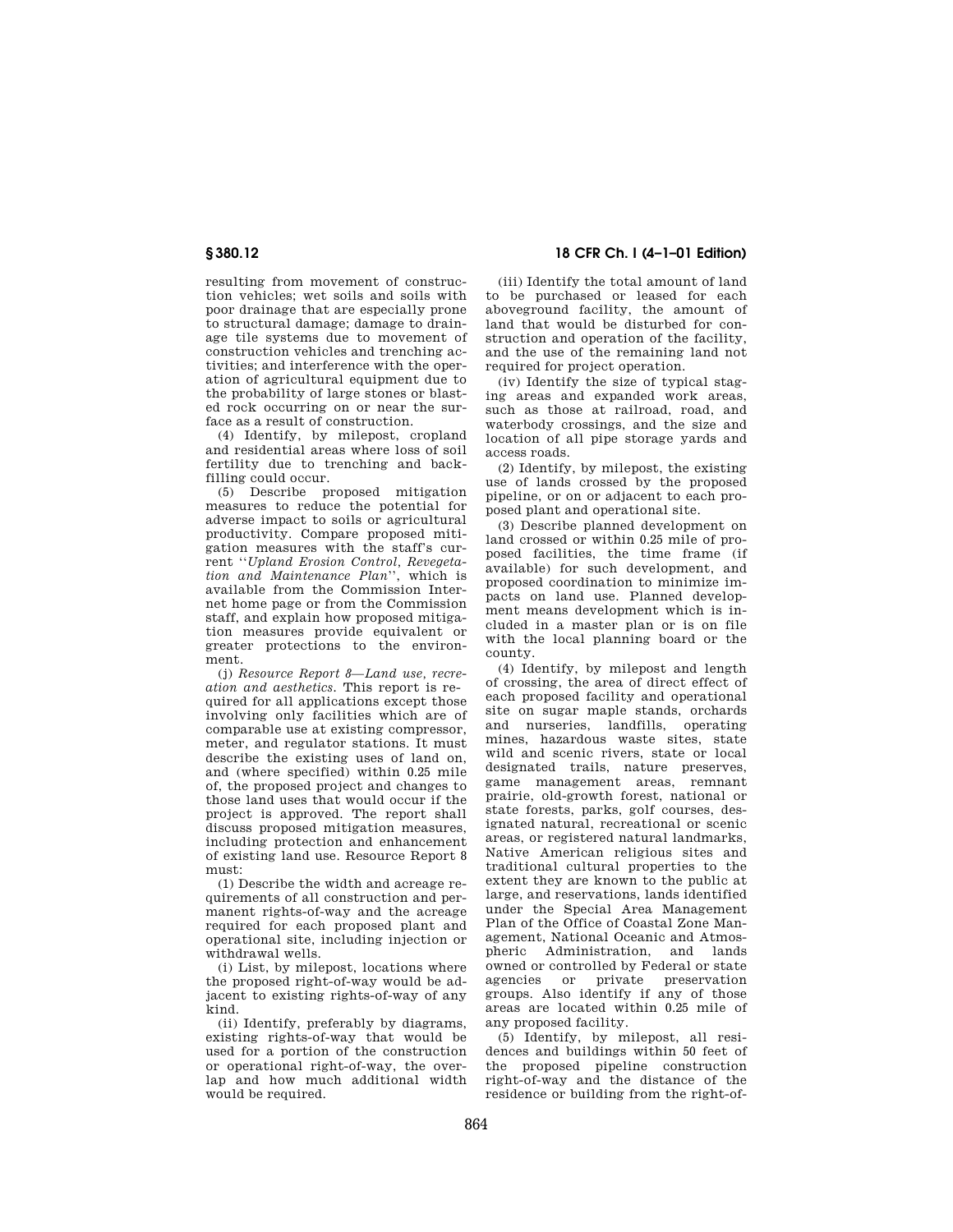way. Provide survey drawings or alignment sheets to illustrate the location of the facilities in relation to the buildings.

(6) Describe any areas crossed by or within 0.25 mile of the proposed pipeline or plant and operational sites which are included in, or are designated for study for inclusion in: The National Wild and Scenic Rivers System (16 U.S.C. 1271); The National Trails System (16 U.S.C. 1241); or a wilderness area designated under the Wilderness Act (16 U.S.C. 1132).

(7) For facilities within a designated coastal zone management area, provide a consistency determination or evidence that the applicant has requested a consistency determination from the state's coastal zone management program.

(8) Describe the impact the project will have on present uses of the affected area as identified above, including commercial uses, mineral resources, recreational areas, public health and safety, and the aesthetic value of the land and its features. Describe any temporary or permanent restrictions on land use resulting from the project.

(9) Describe mitigation measures intended for all special use areas identified under paragraphs  $(j)(2)$  through  $(6)$ of this section.

(10) Describe proposed typical mitigation measures for each residence that is within 50 feet of the edge of the pipeline construction right-of-way, as well as any proposed residence-specific mitigation. Describe how residential property, including for example, fences, driveways, stone walls, sidewalks, water supply, and septic systems, would be restored. Describe compensation plans for temporary and permanent rights-of-way and the eminent domain process for the affected areas.

(11) Describe measures proposed to mitigate the aesthetic impact of the facilities especially for aboveground facilities such as compressor or meter stations.

(12) Demonstrate that applications for rights-of-way or other proposed land use have been or soon will be filed with Federal land-management agencies with jurisdiction over land that would be affected by the project.

(k) *Resource Report 9—Air and noise quality.* This report is required for applications involving compressor facilities at new or existing stations, and for all new LNG facilities. It must identify the effects of the project on the existing air quality and noise environment and describe proposed measures to mitigate the effects. Resource Report 9 must:

(1) Describe the existing air quality, including background levels of nitrogen dioxide and other criteria pollutants which may be emitted above EPAidentified significance levels.

(2) Quantitatively describe existing noise levels at noise-sensitive areas, such as schools, hospitals, or residences and include any areas covered by relevant state or local noise ordinances.

(i) Report existing noise levels as the  $L_{eq}$  (day),  $L_{eq}$  (night), and  $L_{dn}$  and include the basis for the data or estimates.

(ii) For existing compressor stations, include the results of a sound level survey at the site property line and nearby noise-sensitive areas while the compressors are operated at full load.

(iii) For proposed new compressor station sites, measure or estimate the existing ambient sound environment based on current land uses and activities.

(iv) Include a plot plan that identifies the locations and duration of noise measurements, the time of day, weather conditions, wind speed and direction, engine load, and other noise sources present during each measurement.

(3) Estimate the impact of the project on air quality, including how existing regulatory standards would be met.

(i) Provide the emission rate of nitrogen oxides from existing and proposed facilities, expressed in pounds per hour and tons per year for maximum operating conditions, include supporting calculations, emission factors, fuel consumption rates, and annual hours of operation.

(ii) For major sources of air emissions (as defined by the Environmental Protection Agency), provide copies of applications for permits to construct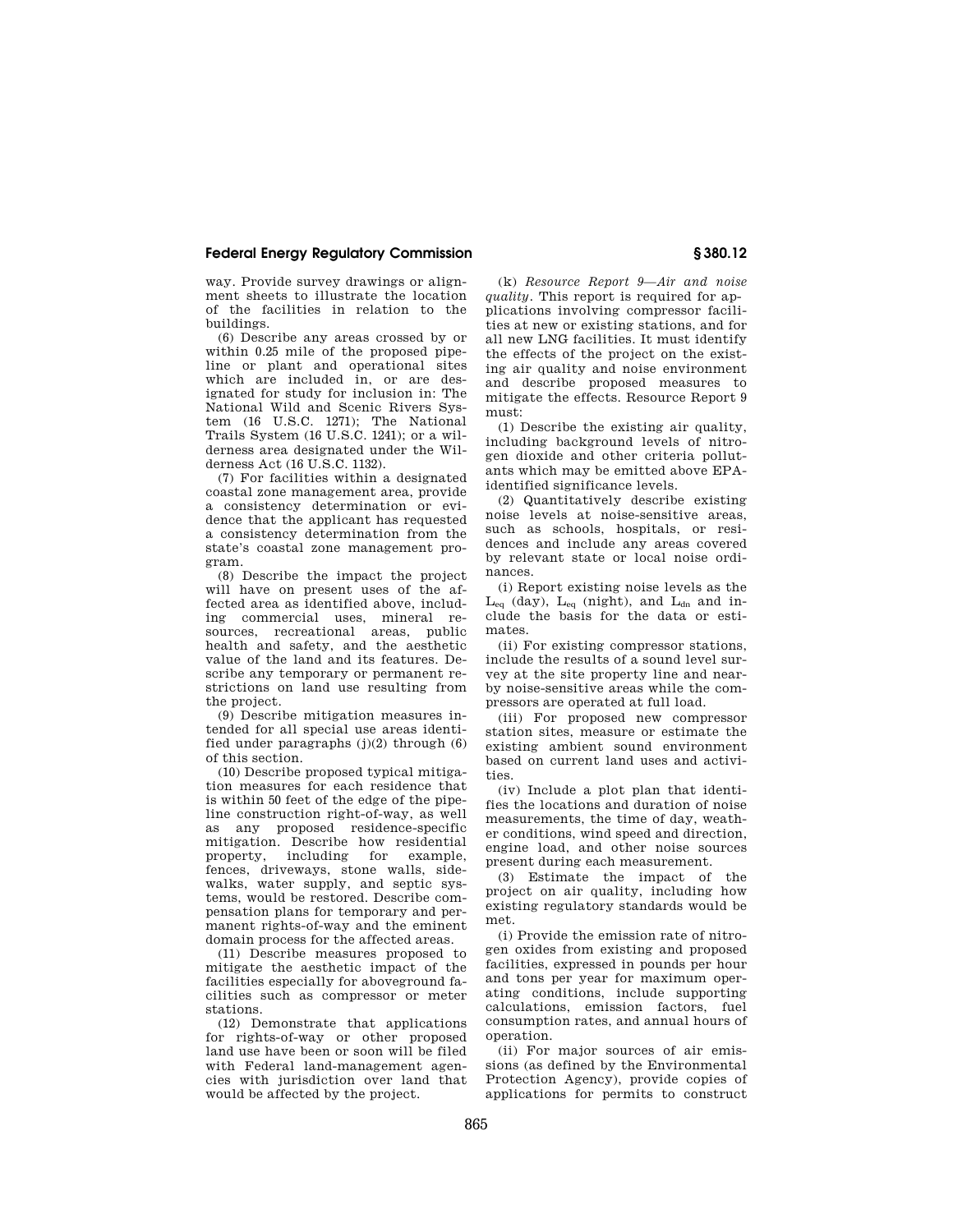(and operate, if applicable) or for applicability determinations under regulations for the prevention of significant air quality deterioration and subsequent determinations.

(4) Provide a quantitative estimate of the impact of the project on noise levels at noise-sensitive areas, such as schools, hospitals, or residences.

(i) Include step-by-step supporting calculations or identify the computer program used to model the noise levels, the input and raw output data and all assumptions made when running the model, far-field sound level data for maximum facility operation, and the source of the data.

(ii) Include sound pressure levels for unmuffled engine inlets and exhausts, engine casings, and cooling equipment; dynamic insertion loss for all mufflers; sound transmission loss for all compressor building components, including walls, roof, doors, windows and ventilation openings; sound attenuation from the station to nearby noise-sensitive areas; the manufacturer's name, the model number, the performance rating; and a description of each noise source and noise control component to be employed at the proposed compressor station. For proposed compressors the initial filing must include at least the proposed horsepower, type of compression, and energy source for the compressor.

(iii) Far-field sound level data measured from similar units in service elsewhere, when available, may be substituted for manufacturer's far-field sound level data.

(iv) If specific noise control equipment has not been chosen, include a schedule for submitting the data prior to certification.

(v) The estimate must demonstrate that the project will comply with applicable noise regulations and show how the facility will meet the following requirements:

(A) The noise attributable to any new compressor station, compression added to an existing station, or any modification, upgrade or update of an existing station, must not exceed a day- night sound level  $(L_{dn})$  of 55 dBA at any preexisting noise-sensitive area (such as schools, hospitals, or residences).

**§ 380.12 18 CFR Ch. I (4–1–01 Edition)**

(B) New compressor stations or modifications of existing stations shall not result in a perceptible increase in vibration at any noise-sensitive area.

(5) Describe measures and manufacturer's specifications for equipment proposed to mitigate impact to air and noise quality, including emission control systems, installation of filters, mufflers, or insulation of piping and buildings, and orientation of equipment away from noise-sensitive areas.

(l) *Resource Report 10—Alternatives.* This report is required for all applications. It must describe alternatives to the project and compare the environmental impacts of such alternatives to those of the proposal. The discussion must demonstrate how environmental benefits and costs were weighed against economic benefits and costs, and technological and procedural constraints. The potential for each alternative to meet project deadlines and the environmental consequences of each alternative shall be discussed. Resource Report 10 must:

(1) Discuss the ''no action'' alternative and the potential for accomplishing the proposed objectives through the use of other systems and/ or energy conservation. Provide an analysis of the relative environmental benefits and costs for each alternative.

(2) Describe alternative routes or locations considered for each facility during the initial screening for the project.

(i) For alternative routes considered in the initial screening for the project but eliminated, describe the environmental characteristics of each route or site, and the reasons for rejecting it. Identify the location of such alternatives on maps of sufficient scale to depict their location and relationship to the proposed action, and the relationship of the pipeline to existing rights-of-way.

(ii) For alternative routes or locations considered for more in-depth consideration, describe the environmental characteristics of each route or site and the reasons for rejecting it. Provide comparative tables showing the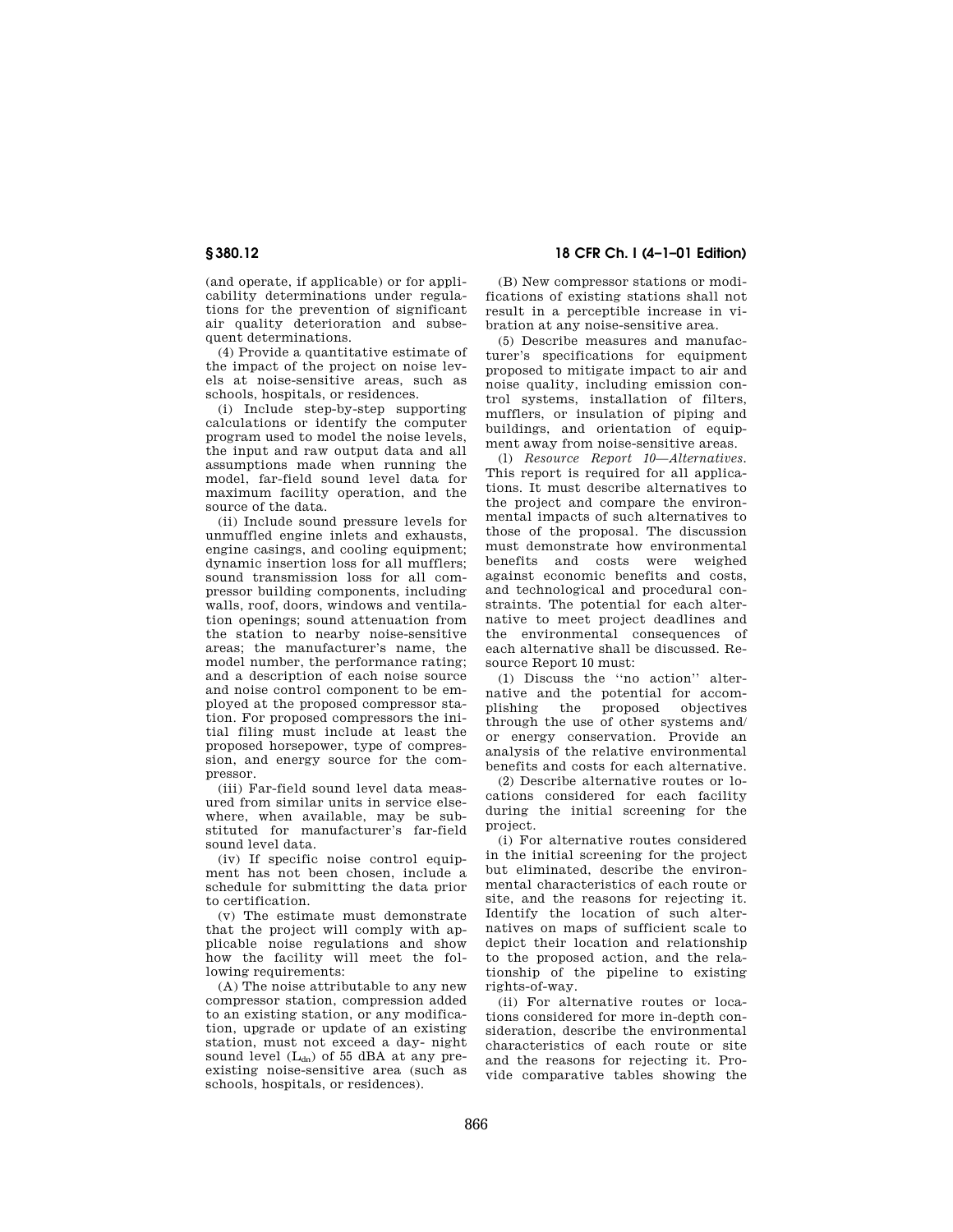differences in environmental characteristics for the alternative and proposed action. The location of any alternatives in this paragraph shall be provided on maps equivalent to those required in paragraph  $(c)(2)$  of this section.

(m) *Resource Report 11—Reliability and safety.* This report is required for applications involving new or recommissioned LNG facilities. Information previously filed with the Commission need not be refiled if the applicant verifies its continued validity. This report shall address the potential hazard to the public from failure of facility components resulting from accidents or natural catastrophes, how these events would affect reliability, and what procedures and design features have been used to reduce potential hazards. Resource Report 11 must:

(1) Describe measures proposed to protect the public from failure of the proposed facilities (including coordination with local agencies).

(2) Discuss hazards, the environmental impact, and service interruptions which could reasonably ensue from failure of the proposed facilities.

(3) Discuss design and operational measures to avoid or reduce risk.

(4) Discuss contingency plans for maintaining service or reducing downtime.

(5) Describe measures used to exclude the public from hazardous areas. Discuss measures used to minimize problems arising from malfunctions and accidents (with estimates of probability of occurrence) and identify standard procedures for protecting services and public safety during maintenance and .<br>breakdowns.

(n) *Resource Report 12—PCB contamination.* This report is required for applications involving the replacement, abandonment by removal, or abandonment in place of pipeline facilities determined to have polychlorinated biphenyls (PCBs) in excess of 50 ppm in pipeline liquids. Resource Report 12 must:

(1) Provide a statement that activities would comply with an approved EPA disposal permit, with the dates of issuance and expiration specified, or with the requirements of the Toxic Substances Control Act.

(2) For compressor station modifications on sites that have been determined to have soils contaminated with PCBs, describe the status of remediation efforts completed to date.

(o) *Resource Report 13—Engineering and design material.* This report is required for construction of new liquefied natural gas (LNG) facilities, or the recommissioning of existing LNG facilities. If the recommissioned facility is existing and is not being replaced, relocated, or significantly altered, resubmittal of information already on file with the Commission is unnecessary. Resource Report 13 must:

(1) Provide a detailed plot plan showing the location of all major components to be installed, including compression, pretreatment, liquefaction, storage, transfer piping, vaporization, truck loading/unloading, vent stacks, pumps, and auxiliary or appurtenant service facilities.

(2) Provide a detailed layout of the fire protection system showing the location of fire water pumps, piping, hydrants, hose reels, dry chemical systems, high expansion foam systems, and auxiliary or appurtenant service facilities.

(3) Provide a layout of the hazard detection system showing the location of combustible-gas detectors, fire detectors, heat detectors, smoke or combustion product detectors, and low temperature detectors. Identify those detectors that activate automatic shutdowns and the equipment that would shut down. Include all safety provisions incorporated in the plant design, including automatic and manually activated emergency shutdown systems.

(4) Provide a detailed layout of the spill containment system showing the location of impoundments, sumps, subdikes, channels, and water removal systems.

(5) Provide manufacturer's specifications, drawings, and literature on the fail-safe shut-off valve for each loading area at a marine terminal (if applicable).

(6) Provide a detailed layout of the fuel gas system showing all taps with process components.

(7) Provide copies of company, engineering firm, or consultant studies of a